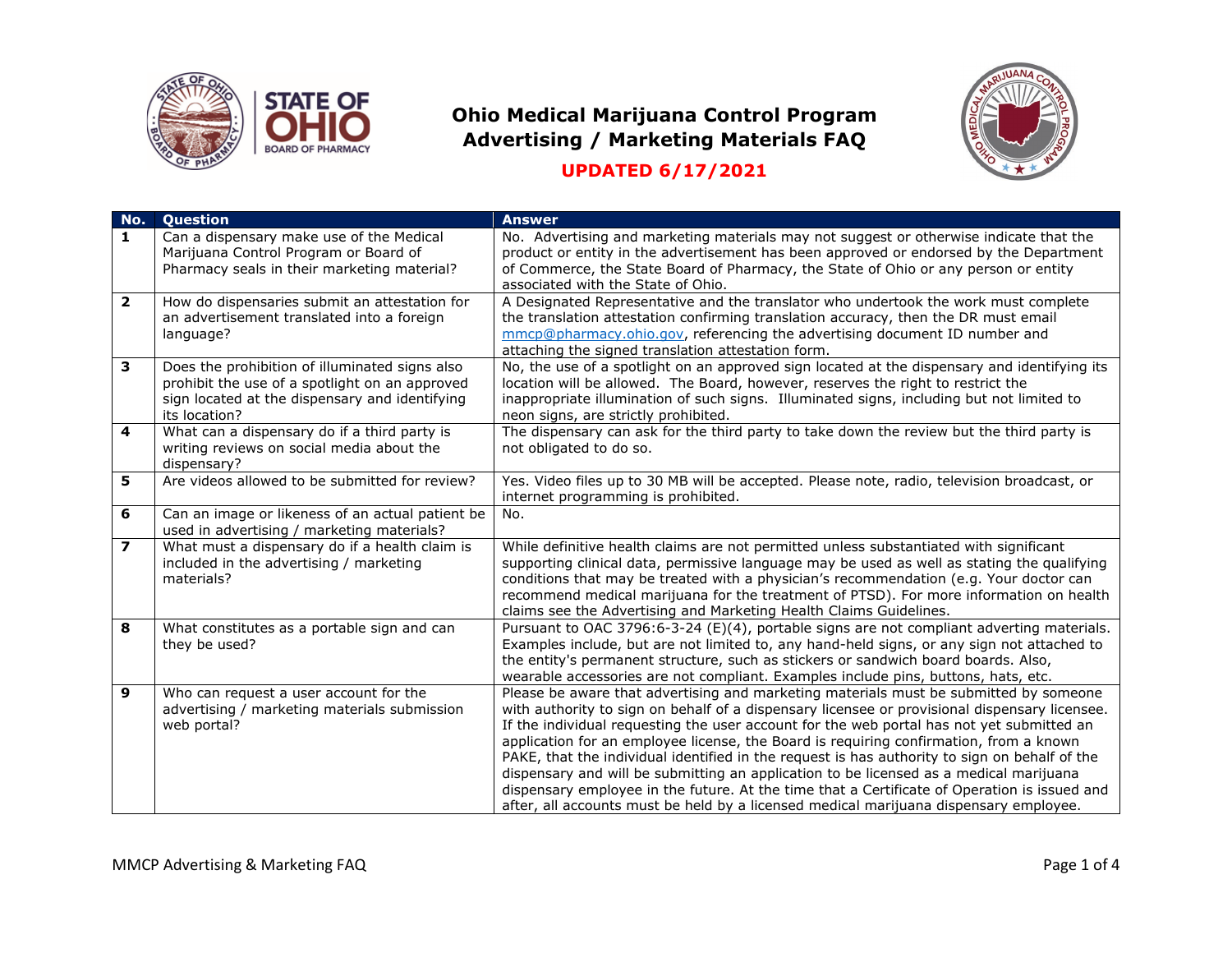



| No.      | <b>Question</b>                                                                                                                                                                                                                          | <b>Answer</b>                                                                                                                                                                                                                                                                                                                                                                                                                                                                                                                 |
|----------|------------------------------------------------------------------------------------------------------------------------------------------------------------------------------------------------------------------------------------------|-------------------------------------------------------------------------------------------------------------------------------------------------------------------------------------------------------------------------------------------------------------------------------------------------------------------------------------------------------------------------------------------------------------------------------------------------------------------------------------------------------------------------------|
| 10<br>11 | Does an entity with a license from Ohio<br>Department of Commerce and the State Ohio<br>Board of Pharmacy need to submit their<br>advertising material to both agencies for<br>approval?<br>Is product packaging and labeling considered | The Ohio Department of Commerce and State of Ohio Board of Pharmacy do<br>collaboratively review advertising submissions, but a compliant status by one agency does<br>not automatically mean the other agency will acknowledge that compliant status. To<br>ensure that the materials are compliant, it is good practice to share with the Board any<br>materials the processor or cultivator is seeking to distribute at the dispensary<br>Yes. See A of OAC for 3796:6-3-24 and A of OAC 3796:5-7-01 for the definition of |
|          | advertising, therefore requiring approval by<br>Ohio Department of Commerce and / or the<br>State of Ohio Board of Pharmacy?                                                                                                             | advertisement.                                                                                                                                                                                                                                                                                                                                                                                                                                                                                                                |
| 12       | What information is required on the label and<br>how should I submit this information to the<br>portal?                                                                                                                                  | The label is required to include the information outlined in ORC 3796.20 (3) and OAC and<br>3796:6-3-09 (A). Please also include the required information outlined in 3796:6-3-09 (C)<br>in the label submission.                                                                                                                                                                                                                                                                                                             |
| 13       | Some of the required information on the labels<br>will also be included on the label from the<br>cultivator / processor. Will the dispensary still<br>need to include this on their label submission?                                    | Yes. Please submit labels that include all the required information per ORC 3796.20 (3)<br>and OAC and 3796:6-3-09 (A) regardless if this information will be included the cultivator<br>/ processor. It would be acceptable and advantageous to break up the label into multiple<br>labels. For example, a label that includes dispensary related information with warnings,<br>one that includes cultivator related information, and one that includes processor related<br>information.                                    |
| 14       | Where does a dispensary submit the Patient<br>and Caregiver Education materials and what<br>information is required to be included?                                                                                                      | Submit the Patient and Caregiver Education materials to the Advertising / Marketing<br>Materials Submission Portal. The required information is outlined in OAC 3796:6-3-15 (C)                                                                                                                                                                                                                                                                                                                                               |
| 15       | Can marijuana leaves or plant product be<br>included in an advertising submission?                                                                                                                                                       | No. Recognizable marijuana leaves are prohibited per OAC 3796:6-3-24.                                                                                                                                                                                                                                                                                                                                                                                                                                                         |
| 16       | Can a dispensary include multiple advertising<br>materials in a single submission?                                                                                                                                                       | Yes. Include material for a single submission in one PDF file and include a cover page to<br>outline each item within the submission.                                                                                                                                                                                                                                                                                                                                                                                         |
| 17       | Will a "mock-up" of a website be approved?                                                                                                                                                                                               | Yes, but content added to the website will need to be approved before uploading it onto<br>the website.                                                                                                                                                                                                                                                                                                                                                                                                                       |
| 18       | Can patients pre-order product via their<br>website?                                                                                                                                                                                     | No. Pursuant to 3796:6-3-24 (G)(4) a dispensary may not: Facilitate sales transactions to<br>any patient, caregiver, or medical marijuana entity. Consultation meetings, however, may<br>be scheduled online.                                                                                                                                                                                                                                                                                                                 |
| 19       | How does a dispensary submit their DBA name<br>to the MMCP and what is included?                                                                                                                                                         | Submit the DBA to the Advertising / Marketing Materials Submission Portal. If a dispensary<br>will be doing business as the name indicated on their application, they will need to confirm<br>this providing a statement to the Advertising / Marketing Materials Submission Portal. IE -<br>Dispensary ABC located at 123 Dispensary Street, Columbus, OH, 43215 will be doing<br>business as ABCD Dispensary.                                                                                                               |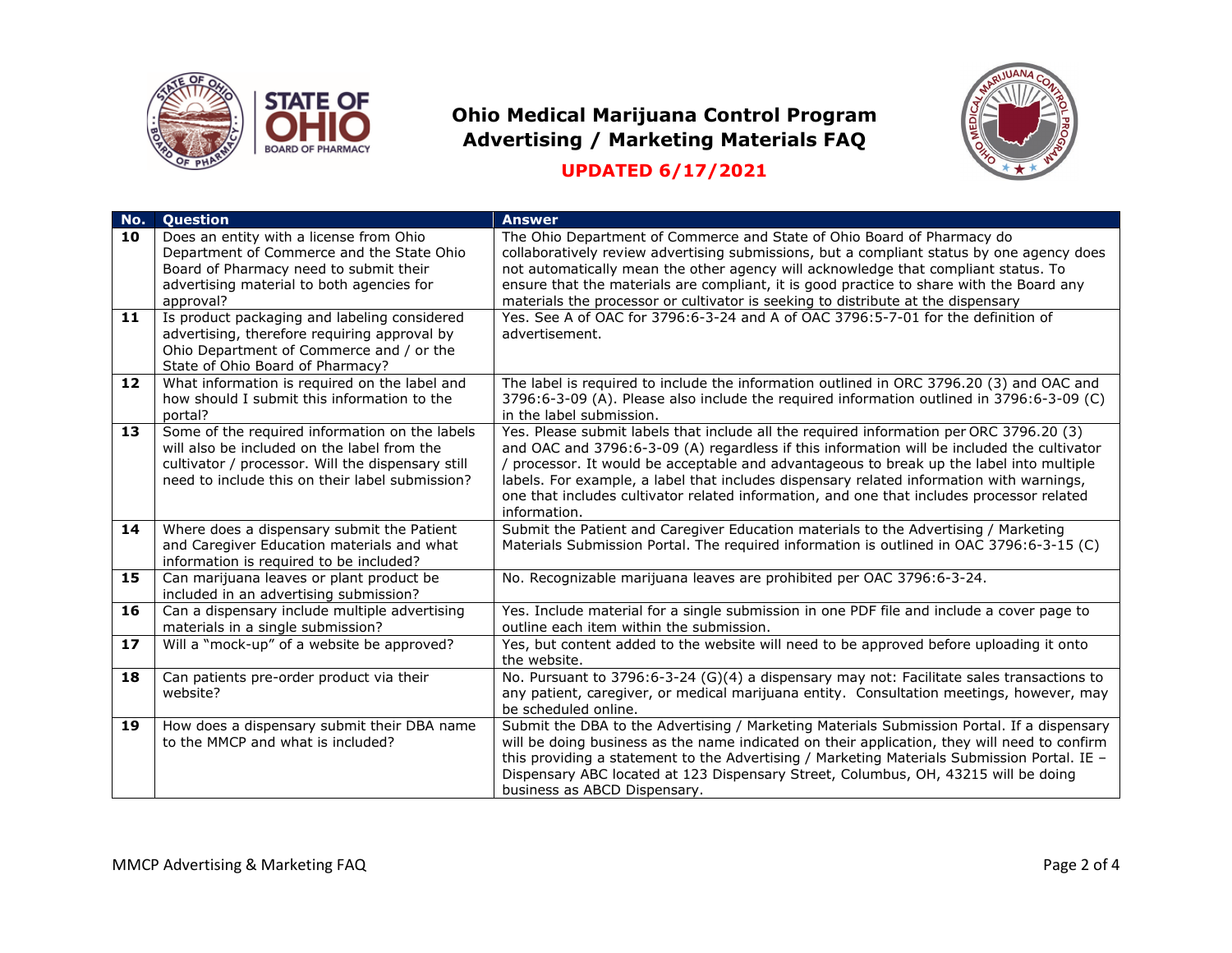



| No. | <b>Ouestion</b>                                                                                                                                        | <b>Answer</b>                                                                                                                                                                                                                                                                                                                                                                                                                                                                                                                                                                                                                                                                                         |
|-----|--------------------------------------------------------------------------------------------------------------------------------------------------------|-------------------------------------------------------------------------------------------------------------------------------------------------------------------------------------------------------------------------------------------------------------------------------------------------------------------------------------------------------------------------------------------------------------------------------------------------------------------------------------------------------------------------------------------------------------------------------------------------------------------------------------------------------------------------------------------------------|
| 20  | Will advertising / marketing materials that<br>represent the DBA instead of the registered<br>name of the licensee be approved?                        | Yes, if the DBA is submitted and approved through the portal prior to the advertising<br>submission.                                                                                                                                                                                                                                                                                                                                                                                                                                                                                                                                                                                                  |
| 21  | Can licensees include their logo on exit bags if<br>the logo is approved by the through the<br>Advertising / Marketing Materials Submission<br>Portal? | No. Pursuant to 3796:6-3-01(H), A dispensary shall place all products sold to the<br>qualifying patient or caregiver in an opaque package that shall not indicate the contents of<br>the package, the originating facility or in any other way cause another person to believe<br>that the package may contain marijuana; and 3796-3-08(K), a dispensary must include<br>the name of the dispensary on the packaging of any medical marijuana or medical<br>marijuana product it sells. Each package sold must be placed in an unmarked, opaque bag<br>before leaving the dispensary.                                                                                                                 |
| 22  | Is there a cost associated with submitting<br>advertising / marketing materials?                                                                       | Yes. The fee is \$100.00 with a \$2.00 processing fee per submission.                                                                                                                                                                                                                                                                                                                                                                                                                                                                                                                                                                                                                                 |
| 23  | Are "news streams" permitted on websites?                                                                                                              | Yes.                                                                                                                                                                                                                                                                                                                                                                                                                                                                                                                                                                                                                                                                                                  |
| 24  | Will the "strain" names be reviewed by the<br>MMCP?                                                                                                    | Yes. The strain name is the proprietary name licensees associate with their product.<br>Because the name can be used for promotional purposes, it will be reviewed during the<br>advertisement process. The state of Ohio has a compelling interest in ensuring that any<br>advertisement or marketing campaigns related to or involving medical marijuana do not<br>encourage, promote or otherwise create any impression that marijuana is legal or<br>acceptable to use in a manner except as specifically authorized by the Ohio Revised Code<br>or the Ohio Administrative Code. Examples of rejected strain names have used language<br>associated with recreational use like "dank" or "haze." |
| 25  | Are videos allowed on licensee websites?                                                                                                               | Yes. However, videos with sound that are not considered "earned news" are prohibited.                                                                                                                                                                                                                                                                                                                                                                                                                                                                                                                                                                                                                 |
| 26  | Can a licensee sponsor a local event or<br>fundraiser?                                                                                                 | Yes. Because sponsorships are considered a form of advertising, the materials associated<br>with the event will need to be reviewed for compliance with the Ohio Administrative Code.                                                                                                                                                                                                                                                                                                                                                                                                                                                                                                                 |
| 27  | Are webinars permitted?                                                                                                                                | Yes. The webinar materials will need be submitted for review as an advertisement.                                                                                                                                                                                                                                                                                                                                                                                                                                                                                                                                                                                                                     |
| 28  | Can a licensee send a mass text to potential<br>consumers?                                                                                             | Yes. However, sending text messages requires the licensee to demonstrate that the<br>licensee obtained consent from recipients before sending a mass text.                                                                                                                                                                                                                                                                                                                                                                                                                                                                                                                                            |
| 29  | Is a survey considered an advertisement?                                                                                                               | Yes. A survey can be considered a form of advertisement and will need to be submitted for<br>review.                                                                                                                                                                                                                                                                                                                                                                                                                                                                                                                                                                                                  |
| 30  | Is social media allowed?                                                                                                                               | Social media is permitted. The form (Twitter, Facebook, YouTube, etc.) and content needs<br>to be submitted for review. Social media is any website and/or application that enables                                                                                                                                                                                                                                                                                                                                                                                                                                                                                                                   |